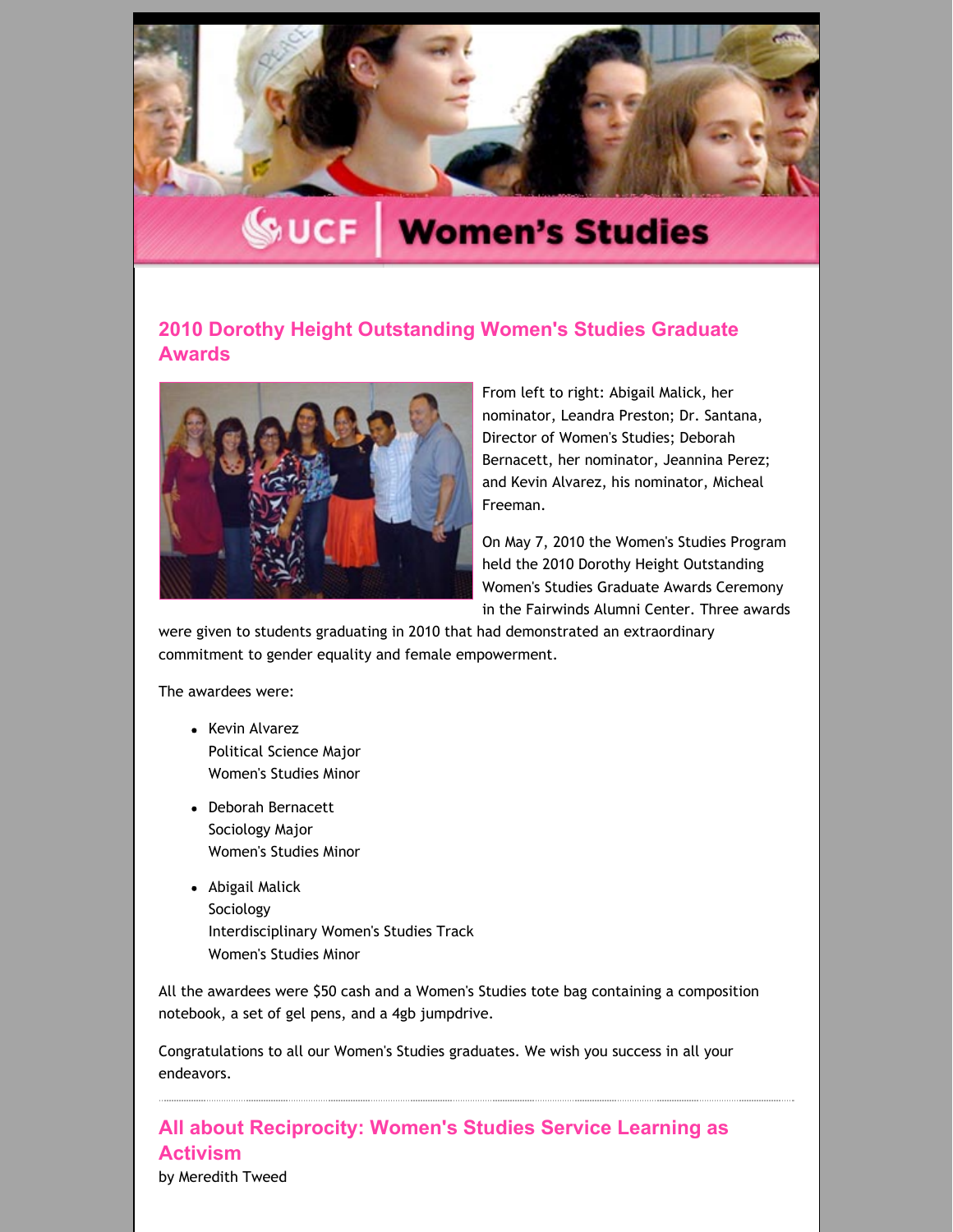Women's Studies, as a discipline, must be deeply connected to activism as it connects our academics to our history and future. As a program, our Women's Studies strongest assets come from our ability to link the theories of women's lives to the actuality of their existence through service learning. I have read countless critical essays that ask the question: can service learning be activist? From my experience from a student in our Program to an Instructor, I learned the answer to this fundamental question: Yes, we make service learning activist.

I have seen service learning change lives. At its core, service learning allows for students to engage in hands‐on micro level issues while allowing them to see, through experience, the way that systems work in macro ways. Women's Studies, and all the statistics, sometimes daunt students with an overwhelming feeling that there is too much to do, too many places to start, too many issues.

With service learning, however, students become empowered. In reflection journals, in class, and in their actions, I see the change and despite the long hours and sometimes mediocre reception from others, students learn that they can do something to make a new reality. One of the greatest aspects of service learning stems from its ability to foster responsibility and action in students. Service learning changes the landscape of a particular local issue by both helping the community partner and changing the perspective within students.

In my Introduction to Women's Studies class over summer 2009, my students worked on a vast number of projects ranging from a "roaring" women's chalk‐walk to "red lipstick" t‐shirt activism for SOAR to a supply and fundraising campaign for Animal Safe House of Brevard. Judine Tressler, a junior at UCF, decided after our first chapter on the negative portrayal of feminism in popular culture to create a design a chalk‐walk on campus so that students could write, design, and draw positive definitions of womanhood. Her project both raises awareness of negative definitions of women and benefits the Young Women Leaders Program through its dollar donations for sidewalk sections. Her project stands as just one of the many I have seen in my three years as an instructor in WST at UCF.

Yet, each year I am still pleasantly surprised by the creativity of my students. I did not even know what a chalk‐walk was until she raised the idea! That too, seems to be at the core of service learning and women's studies because students can use their own ideas and interests to educate others and change their communities, often in startling and unorthodox ways. In the end, our program gains strength through its students and through service‐learning, allowing us all to think in ways, to use experience as a model for generating theory, and to foster reciprocity in an effort to learn about and work to change the lives of woman and girls.

## **2009 National Women's Studies [Association](http://womensstudies.cah.ucf.edu/blast/issue2.html) Conference** by Arielle Shwartz

Radical. Revolutionary. Empowering. Enlightening. Revitalizing. Inspiring. These are just some of the feelings used to describe a weekend that shook the very core of my being, to say the least. On November 12th‐15th, individuals gathered in Atlanta, GA for the 2009 National Women's Studies Association Conference. This year's theme, "Difficult Dialogues," marked the 30th anniversary of the feminist-filled event. From cybergrrls to a discussion on heterogeneity, the presenters and their "poisons" varied across the board, beyond any type of intersectionality I have ever experienced.

The keynote speaker, Dr. Angela Davis, political activist, writer, professor, and feminist rock star, ignited our weekend by speaking in front of about 2500 individuals. Some of her speech recognized, but was certainly not limited to, the genocide of colonization, the hierarchy of women, transnational feminism, methodologies within feminist studies, abolition, our newly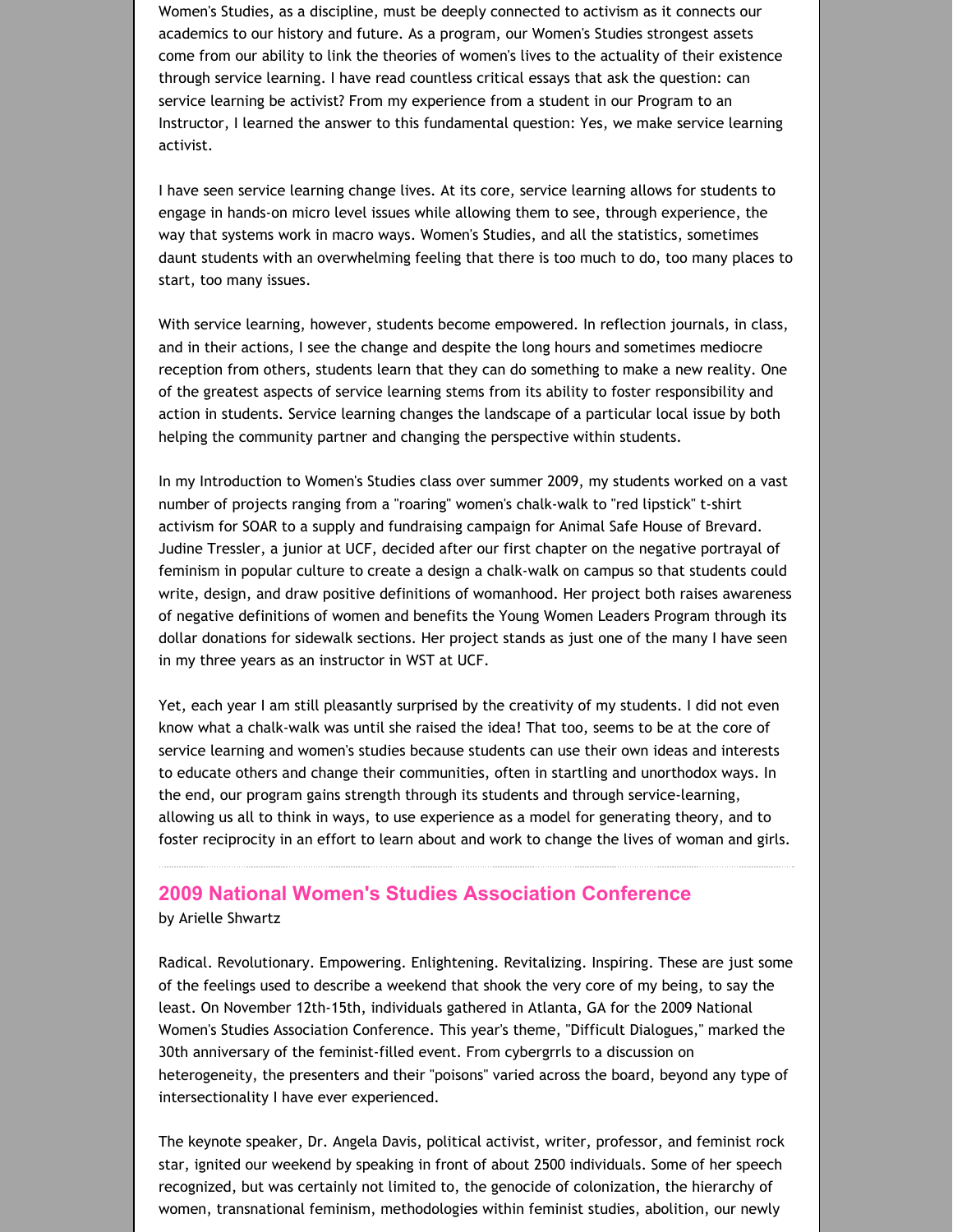passed healthcare bill, freedom, and challenging the assumption that the category "women" represents all women. Dr. Davis encouraged the audience to challenge the range of social categories and welcome new ideas, new formulations, and new vocabularies. Her speech ran over about an hour due to the swarm of individuals lined up across the stage patiently waiting for their questions to be answered. When I thought I couldn't get any "higher", she reinforced my passion for the academy, specifically Women's Studies, when she stated: "Remember to produce knowledge that makes a difference... change the world... defend your victories.... but the struggle isn't over. And your victories are never guaranteed. They are never won for eternity." This was only the first night. I was already aware of my political responsibilities; my responsibility to recreate a mass movement, develop strategies to encourage public discussion, and argue righteously. I was already aware of my responsibility to do whatever it takes to have my voice heard.

There were over 300 panels within a four‐day period so I had to be selective in creating my conference schedule. There were more than a hundred conferences that resonated with me, but for the purposes of time, I will walk you through a few. To start, the panel entitled "Women's Centers as de facto LGBTQ Centers: Realities, Risks and Rewards" presented by Barbara Rinto from the University of Cincinnati and Rhonda Jackson from Miami University. The hour and fifteen minute discussion focused on the visibility of the LGBTQ (lesbian, gay, bisexual, transgender, queer) community within Women's Centers. Women's Centers from around the nation questioned the diversity within their own centers, recognized the lack of space the LGBTQ community has within an academic arena, and made the necessary connections between homophobia and sexism. The question of the hour was: Do Women's Studies' programs and Women's Centers have a \*responsibility\* to provide LGBTQ individuals space?

Keeping with the theme of Women's Centers and shared spaces, Kathleen Holgerson and Barbara Ann Kulton led an Anti‐Racism/White Privilege Workshop entitled "Strategies to Disrupt and Dismantle Racism and White Privilege in our Women's Centers and the NWSA Women's Center." The workshop examined anti‐racism and white supremacy at the personal, systematic, and organizational level. The goal of the workshop was to question one's accountability, interrupt cultural norms and recognize that oppression is pervasive. One's positionality was a common denominator when figuring out ways to dismantle racism and white privilege by utilizing our own agencies. At the end of the conference they asked the audience to finish the sentence: I felt challenged \_\_\_\_\_\_\_\_\_\_\_\_\_\_. I eagerly raised my hand and stated: "I feel challenged to sit in a room and talk about levels of oppression and systematic birdcages (referring to Marilyn Frye) filled with white, privileged, highly educated women, who have access to an endless amount of resources, who have payed over \$100 to attend this conference, who are speaking from a place of privilege and not one person has recognized their own social status, class, and race." No one gave me an answer to why I was feeling uncomfortable, they just nodded in agreement. Moving right along. (However, I do want to recognize that the President of NWSA, Beverly Guy‐Sheftall, author, activist, professor, and all around bad‐ass, is the first woman of color to ever hold the position as President of NWSA.)

Last but not least, and maybe the highlight of my NWSA experience, was a paper entitled "From Cyborgs to Cybergrrrls: Redefining Girl Power Through Digital Literacy," written and presented by Leandra Preston (or "the gem" of UCF's Women's Studies as Dr. Santana so proudly refers to her). "From Cyborgs to Cybergrrrls" encourages girls to engage and construct technology as a tool to resist media that perpetuates negative social constructs which girls are expected to portray; i.e., within all aspects of their lives; from body image to self esteem to friendships and relationships. Preston, explained that our technologies are created within a patriarchal "boys club" which keeps girls marginalized and disengaged from this arena of cultural activity. Preston concluded that when girls take responsibility for their own productivity, learn digital languages and speak them, they can renegotiate these spaces and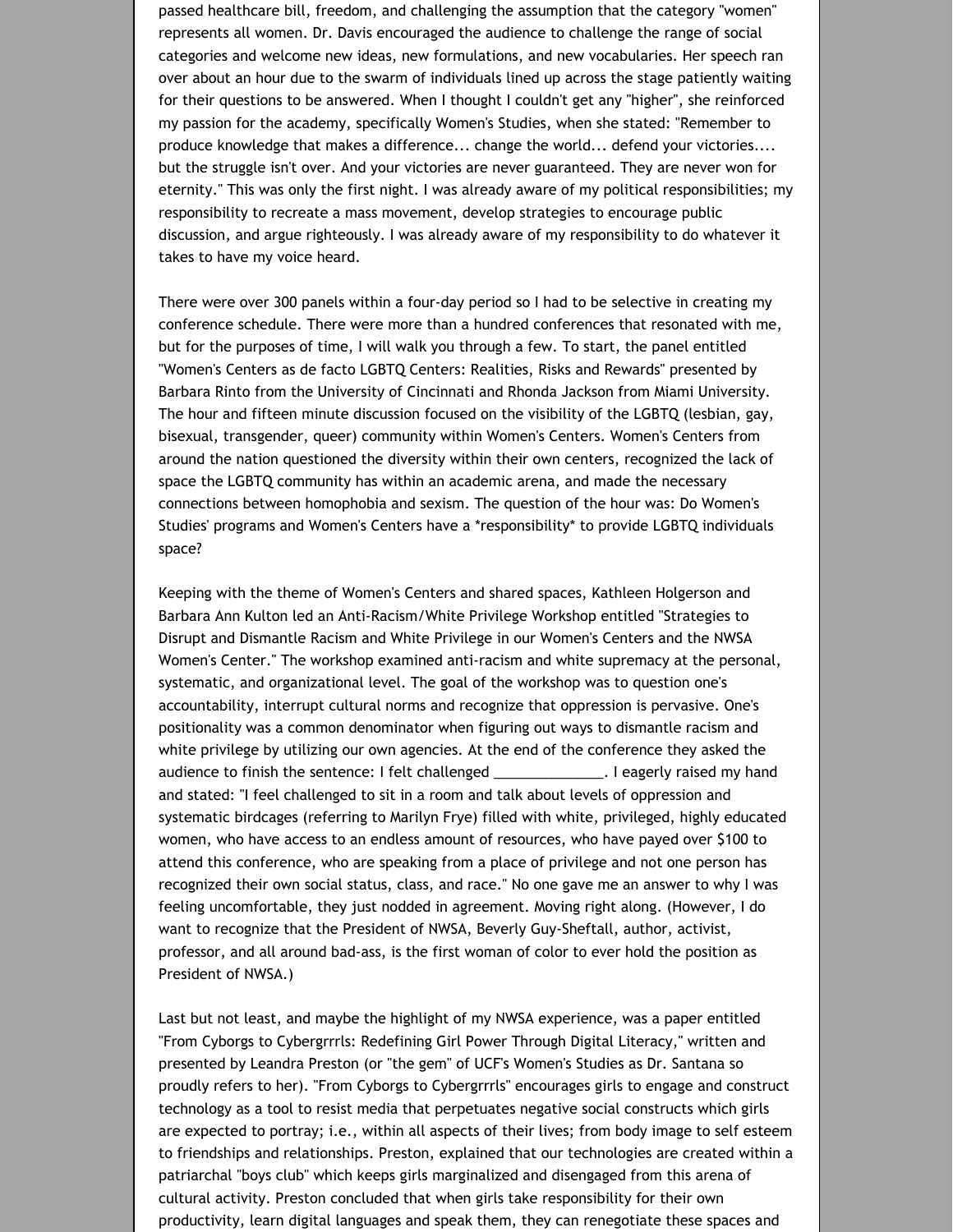understand that images are alterable; what we see in the media is \*not\* real, and girls, as a result, can counteract and reclaim these cyberspaces in a positive, empowering, feminist way.

The National Women's Studies Association Conference not only filled my head with knowledge, resistance, and determination, but also reignited the fire deep inside me‐the one that compels me to get up every morning. Women's Studies is a place where one can find purpose, clarity, and a drive that makes an individual, not only want to change the injustices lingering throughout our world, but actually provides one with the tools to actively do so. The theme of the conference was "Difficult Dialogues" because these conversations are uncomfortable, challenging, important and necessary. NWSA just gave me one more reason to throw my fist in the air and march the path of resistance.



## **An "easy A" changed her life: Kelly Thibert wins top UCF Service [Learning](http://womensstudies.cah.ucf.edu/blast/issue2.html) Award**

#### by Dr. Maria Santana

Kelly Thibert, a Molecular Microbiology UCF major with hopes of becoming a doctor one day is the spirit and head of NOW on campus. NOW, the National Organization for Women has more than 500,000 contributing members and more than 500 local and campus affiliates including UCF. As NOW President Kelly Thibert is a tireless activist for women's rights. As a true NOW member, Kelly believes in action for change. Her minor in Women's Studies reflects her commitment and passion for women's issues. Kelly's interest in Women's Studies started in High School after

taking a class for an "easy A" with her then history teacher Mrs. Burns. Since then Kelly has been active in organizations like the American Medical Student Association, Young Women's Leaders Program and TOMS Shoes Campus Club. She is also the president for Pre‐Medical American Medical Student Association and National Organization for Women in campus. This month Kelly was honored with the top award for the Service Learning Showcase in campus for her planning of "Take Back the Night" This is Kelly's second year planning the event. "Take Back the Night" is an awareness crusade to stop violence against women with speeches, guests, and a march at dusk through campus. She started the planning as a Service Learning project and while doing it found a passion for action after learning the "theory" in the classroom. The Service Learning Award much like the Graduate and Undergraduate Research Showcases, invites students from UCF colleges to participate and learn about academic service-learning projects in various disciplines. The student poster presentations to scholarship judges and the general public reveal how their service project aligns with learning outcomes for the course. The top award gave Kelly a \$2,000.00 SGA scholarship. "The project hit home with a lot of people because it is an issue that affects anyone regardless of what they study" Kelly Theibert

#### **[VISTA](http://womensstudies.cah.ucf.edu/highlights.php?id=514)**

#### by Betsy Danieller

For the past thirty-five years the most common heard phrase asked of Americorps\*VISTAs is most likely "'What's a VISTA?" It's often briefly explained as a domestic Peace Corps. However, VISTA (Volunteers in Service to America) is a program designed specifically to fight poverty. Each person's job description is unique to their job site. VISTA members who work on college campus are members of a campus compact, which is a national coalition of more than 1,100 college and universities around the country dedicated to the promotion of community service,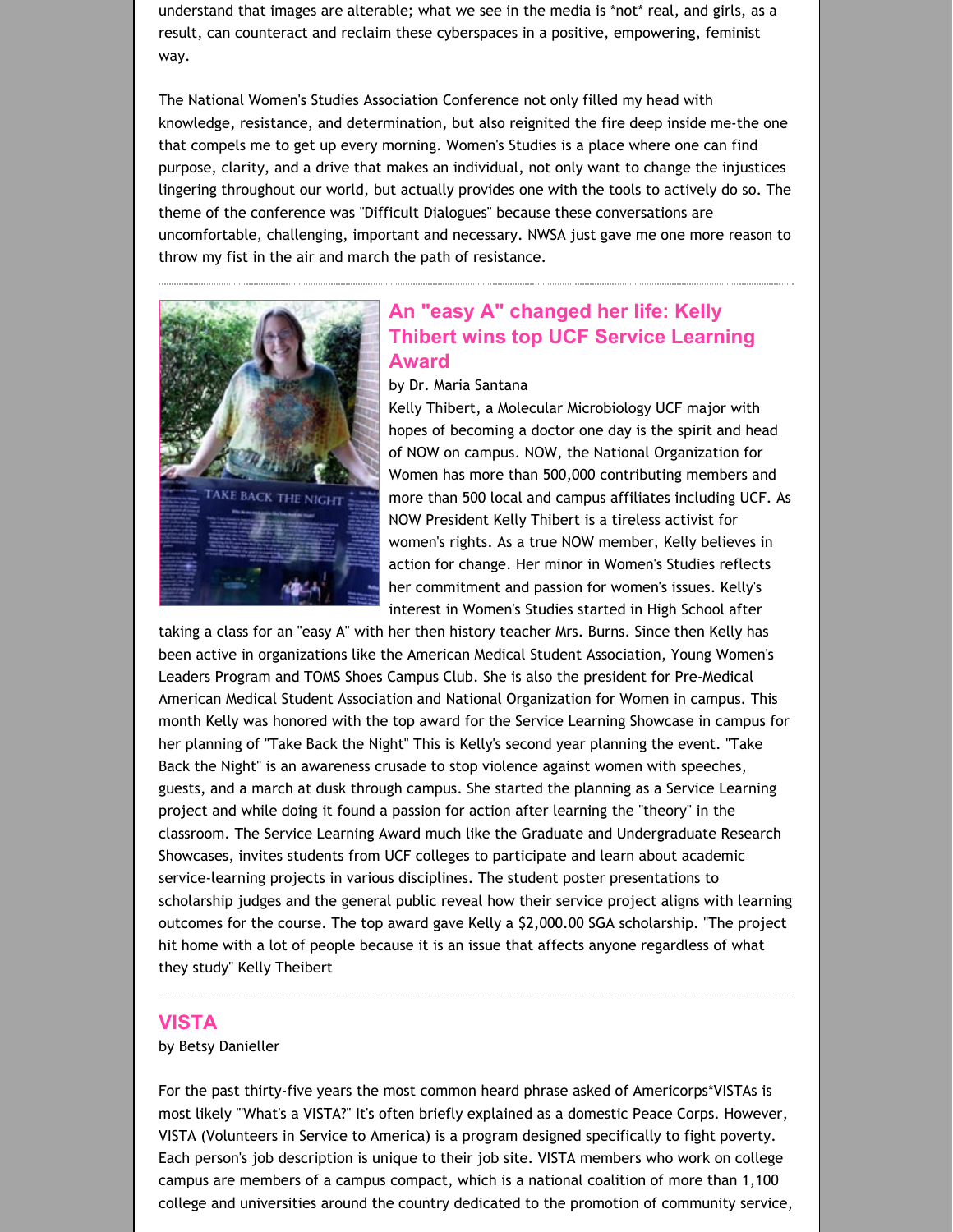civic engagement and service‐learning in higher education.

Betsy Daniller, works as the Program Coordinator for the Service‐Learning Department at UCF. Her role is to help to create new programs, head existing programs, advertise the service‐learning certificate, participate in student events and work with faculty and community partners.

FL/CC VISTAs work with a VISTA Leader. In the state of Florida the VISTA leader is Kimberly Jaeger, her role is to be an "ambassador, facilitator, educator, mentor, liaison, resource generator and recruiter." She feels that "the most gratifying feeling that comes with being an Americorps\*VISTA is to know that today I helped someone find housing, food, health care, education, or any other resource that they need to survive and grow. And I get something in return too, in depth professional experience. There is filing or data entry here. We give a year up to make a true and sustainable difference.

Fighting poverty doesn't mean handing out your nickels to a poor person, it means taking the appropriate steps to eliminate its causes. That's what the 65000 VISTA members across the nation."

Other VISTAs not affiliated with FL/CC work to engage their communities with social issues. Jenn‐Marie Grant "works in neighborhoods as a community connector. Being a VISTA gives me the opportunity to talk with members of my community about their gifts, skills, talents, concerns, and what they are willing to do to make their neighborhood a better place for everyone to live.

Patrick Burns is "the marketing assistant at ASAP (AIDS Service Association of Pinellas). Being a VISTA allows me to connect with a rainbow of people, and truly help them; the VISTA program has allowed me to grow as a person."

For more information on becoming an Americorps\*VISTA or any other Americorps programs go to http://www.americorps.gov/

## **[Scholarship](http://womensstudies.cah.ucf.edu/highlights.php?id=514)**

# **2011 [Southeastern](http://womensstudies.cah.ucf.edu/highlights.php?id=514) Women's Studies Association (SEWSA) conference**

The Women's Studies Institute at Georgia State University is pleased to announce that we will be hosting the 2011 Southeastern Women's Studies Association (SEWSA) conference.

SAVE THE DATES: March 24‐26, 2011.

KEYNOTE SPEAKERS: Julia Sudbury, ed. Global Lockdown: Race, Gender, and the Prison‐ Industrial Complex

Lisa Duggan, author of The Twilight of Equality?: Neoliberalism, Cultural Politics, and the Attack on Democracy

CFP:

Structural Adjustments: Queering Privatization, Framing Disaster Hosted by the Women's Studies Institute Georgia State University, College of Arts & Sciences Recent devastation in Haiti and Chile, and their resonances with the breached levees in New Orleans, urge and remind us to put these events in context. Crumbled edifices, flooded and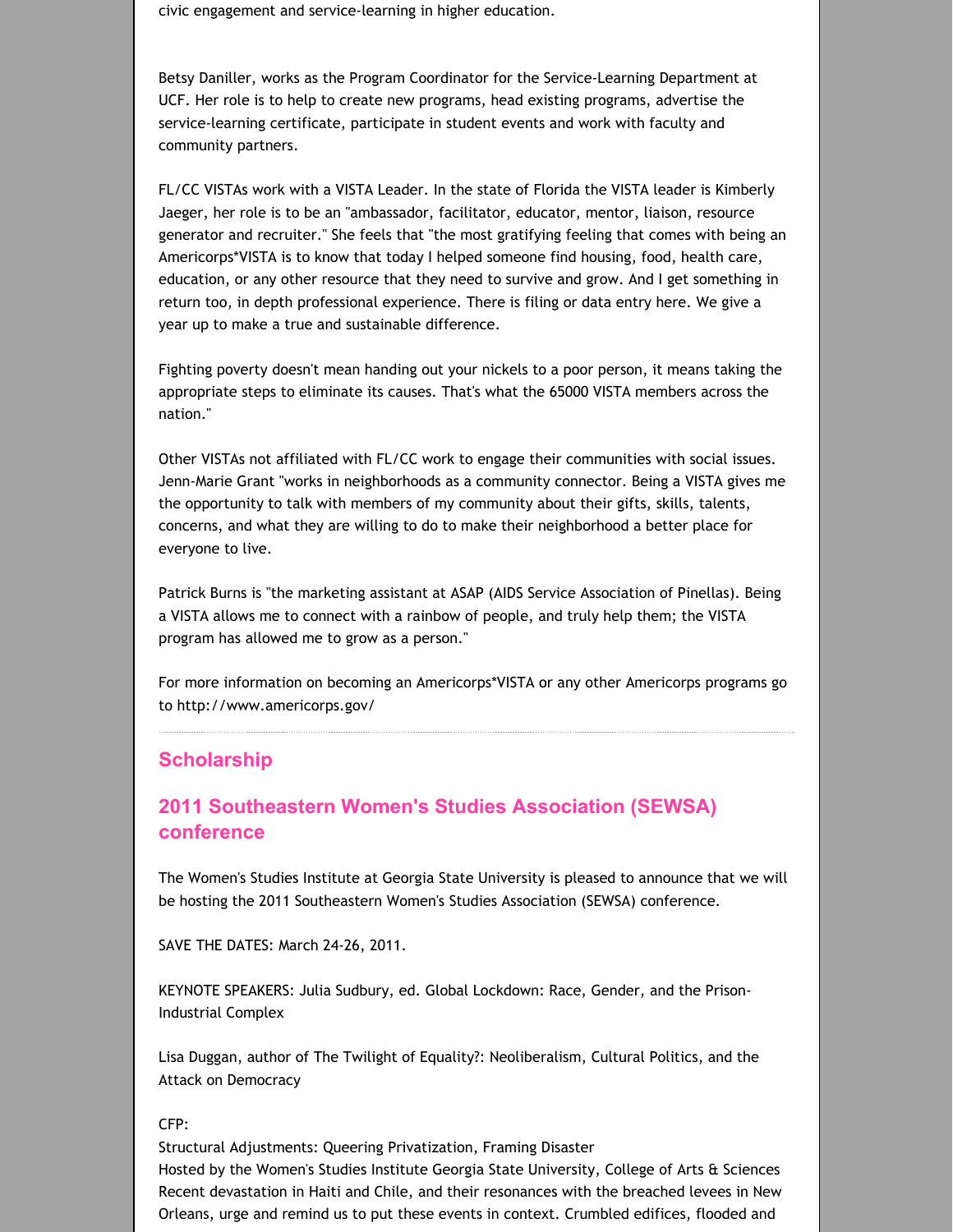abandoned neighborhoods, and sensationalized images of the newly displaced surrounded by piles of rubble speak less to the physical weaknesses of buildings and more to the bankruptcy of social institutions that determine which populations and communities will be most impacted. As with official narratives of war and militarization (cast as "just" or "necessary"), or development and democracy (cast as "progress" or "inclusion"), the recourse to the framework of "natural disasters" overlooks the realities of systemic inequalities, and their gendered, sexualized, racialized, and classed dimensions.

This theme sheds light on such issues as the structural adjustment programs that have devastated indebted economies, the impact on buildings of these (un)natural disasters, and the shifting spaces resulting from gentrification and privatization. SEWSA 2011 will bring together scholars interested in asking how feminist, womanist, and queer modes of analysis can intervene in these narratives and open up possibilities for revisioning alternatives.

Possible topics and themes include:

- disaster capitalism and the "shock doctrine" appropriating and fabricating disasters in order to institute neoliberal reform
- climate change and environmental justice
- neocolonialism, the legacy of structural adjustment policies, and refugees of the global economy
- the impact of militarization on the lives of women and girls
- deterritorialization, displacement, and gentrification
- the masculinization of public policy
- strategies of resistance and social change (World and U.S. Social Forums; prison abolition work; reproductive justice activism)
- affective relationalities and responses to trauma
- spirituality and spiritual activism
- comparative structures of confinement (prisons domestic, international, and military; mental institutions; the militarization of borders; the separation wall in the occupied Palestinian territories)
- the sexism and racism of rescue narratives
- imaginative geographies toward new spatial possibilities
- queering structural inequalities
- the role of the visual media representations as technologies of power

Abstract submissions are due by November 1, 2010 For more information, please visit: bit.ly/sewsa2011 or <http://www2.gsu.edu/~wwwwsi/conference.html>

**The Women's Center and Women's Studies at Lehigh University invite proposal, paper, and poster [submissions](http://womensstudies.cah.ucf.edu/highlights.php?id=514) for: Feminism in Practice Conference 2010: Reflection, Action, Change**

Saturday, November 6 Lehigh University

This one‐day conference, held at Lehigh University, seeks to bring together professionals, academics, activists, and individuals interested in exploring how, when, and why feminism exists as a practical part of our lives. The theme for this year underscores the necessary act of critical reflection before, during, and after we act, for without participating in both of these steps, change becomes bereft of reason. In an American context that pundits, academics, and social critics have defined as seriously lacking "critical thought," the 2010 Conference will offer all attendees the opportunity to explore and engage in these notions of loss of critical inquiry.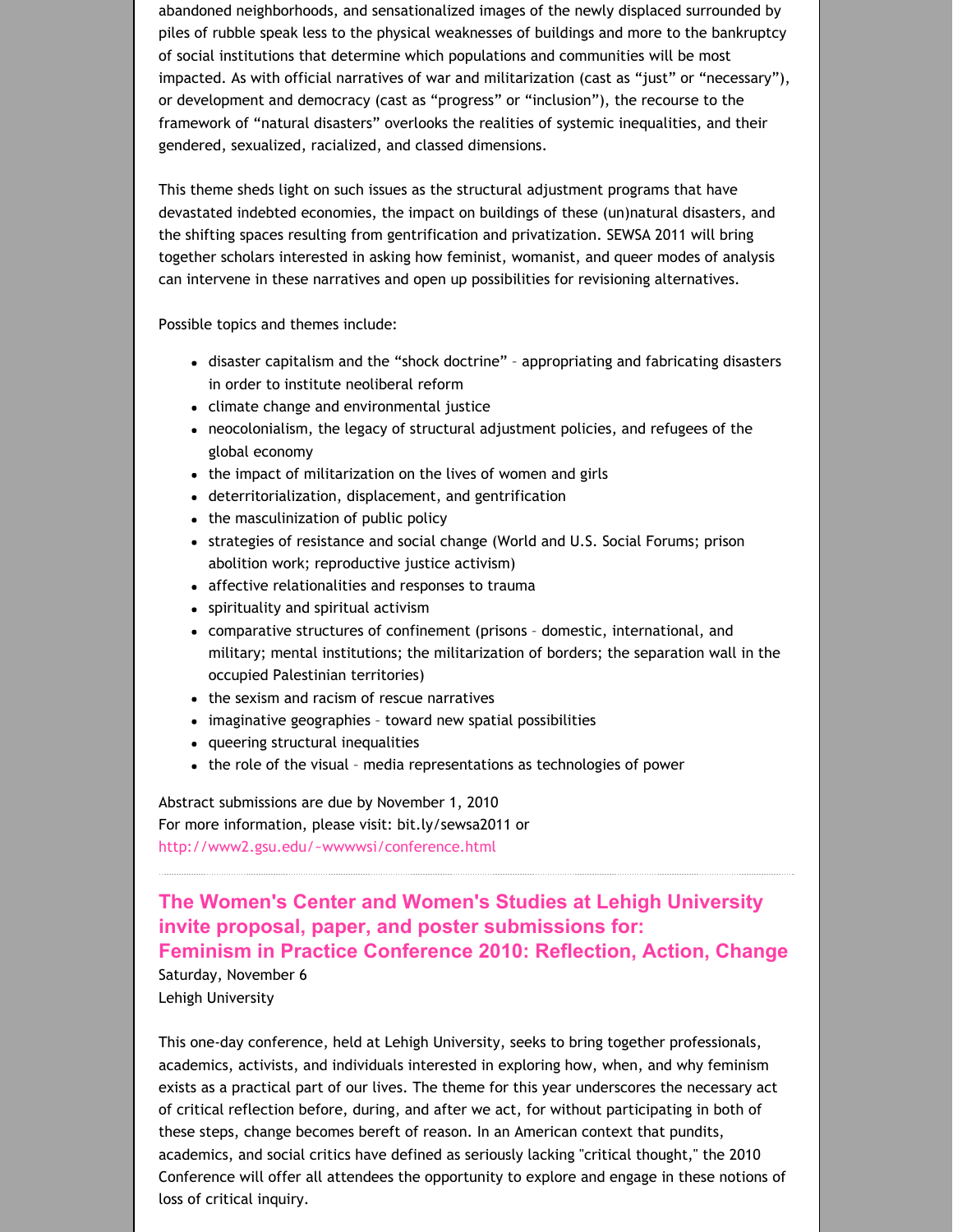We invite submissions for roundtable or panel discussions, research and/or poster presentations, and scholarly papers. Submissions for this conference may be practically, creatively, or theoretically based.

Suggested topics may include:

- Feminism and Politics/Political Feminism
- Activism
- Community organizing
- Critical reflection
- Blogs
- Feminism and Pedagogy
- Mothering and parenting
- Women in STEM Fields
- Feminism and higher education
- Non-profits work

Please submit proposals of no more than 750 words to infemcon@lehigh.edu by September 10, 2010. Other inquiries may be directed to Rita Jones (rmj207@lehigh.edu) or Jackie Krasas (jkr205@lehigh.edu).

Registration fee is \$10, which includes pre‐conference hors d'oeuvres (Friday, November 5) and breakfast and lunch during the conference.

Best, Rita Jones

Rita M. Jones, Ph. D. **Director** Women's Center Lehigh University 29 Trembley Drive UC C207 Bethlehem PA 18015

rmj207@lehigh.edu (p)610.758.5647 (f)610.758.6960

## **The Florida School of Holistic Living is pleased to announce our 2010 Summer and Fall Internship positions have been [announced.](http://womensstudies.cah.ucf.edu/highlights.php?id=514)**

We are accepting applications beginning immediately. The timeline of these positions are flexible based on a qualified desiring candidate, and thus applications are accepted on a rolling basis as positions are open. Positions are unpaid but college credit is available. To learn more, please visit our idealist.org postings as listed below, or contact our office for more information. Emily Ruff

Director of Education Florida School of Holistic Living (501c3) 407‐595‐3731 info@holisticlivingschool.org

#### Summer and Fall Internship Positions

- Program [Assistant](http://www.idealist.org/if/i/en/av/Internship/146378-312/c)
- Grant Writing and [Management](http://www.idealist.org/if/i/en/av/Internship/146389-315/c)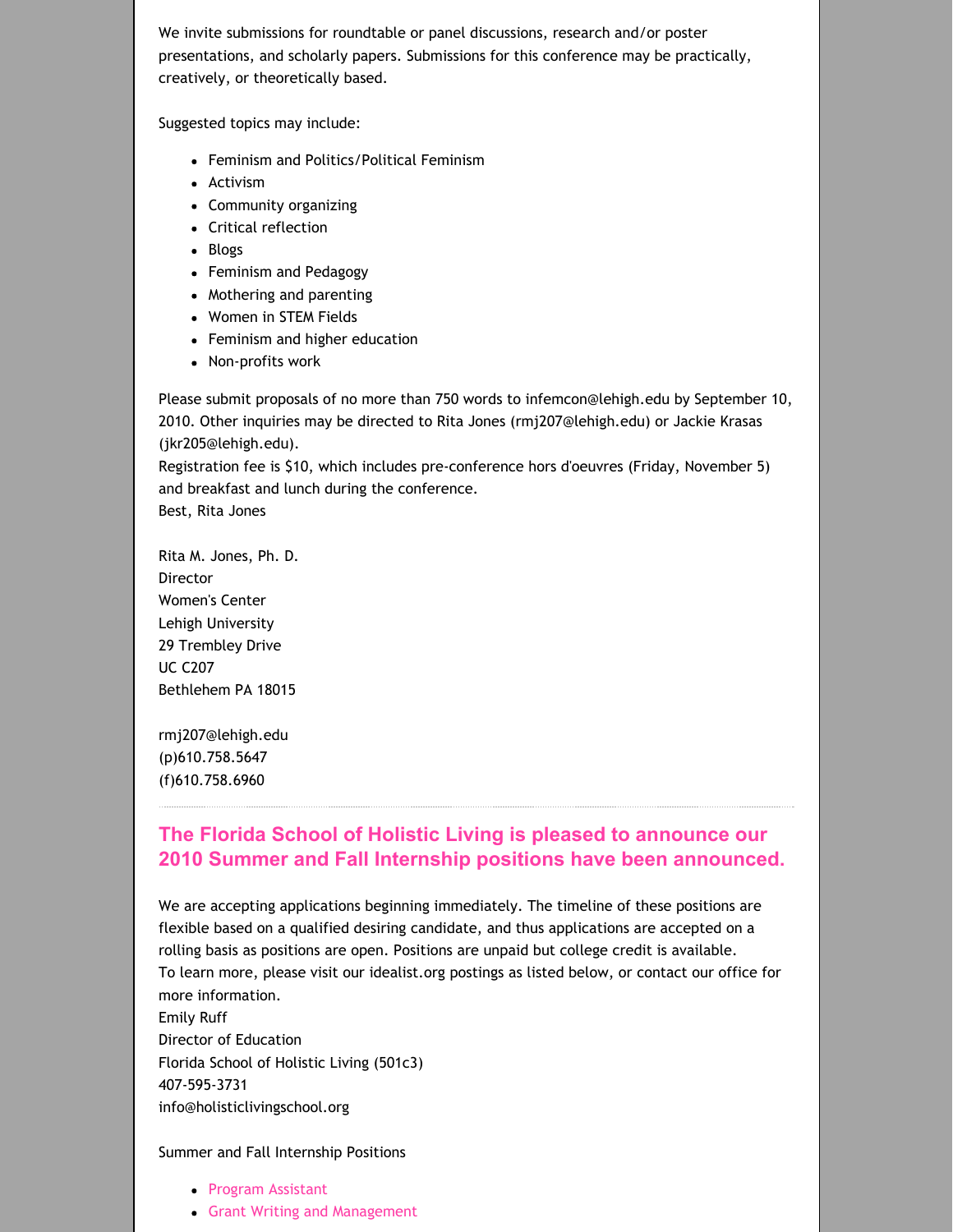- [Graphic](http://www.idealist.org/if/i/en/av/Internship/146388-282/c) Design
- **[Special](http://www.idealist.org/if/i/en/av/Internship/146387-249/c) Events**
- [Outreach](http://www.idealist.org/if/i/en/av/Internship/146386-215/c)
- New [Media](http://www.idealist.org/if/i/en/av/Internship/146384-149/c)
- Video [Production](http://www.idealist.org/if/i/en/av/Internship/146381-49/c)
- **Garden [Coordinator](http://www.idealist.org/if/i/en/av/Internship/146382-82/c)**
- **Recycling [Development](http://www.idealist.org/if/i/en/av/Internship/146379-12/c)**

## **[Rhizomes](http://womensstudies.cah.ucf.edu/highlights.php?id=514) Special Issue Call for Papers**

*Rhizomes: Cultural Studies in Emerging Knowledge*,... a peer‐reviewed online journal, invites submissions for its thematic issue, "Becoming‐Girl." Deleuze articulates the notion of becoming as existing through multiplicity and alliances, a process that does not have a beginning or end, but is always in‐progress; becoming is, much like girlhood, intermezzo. Deleuze claims that "Girls do not belong to an age group, sex, order, or kingdom: they slip in everywhere, between orders, acts, ages, sexes." Girls' identities, interactions and relationships, particularly in cyber‐contexts, are rhizomatic, complex, bordering the virtual and reality in their multiple becomings.

The purpose of this special issue is to explore how girls negotiate identity and practice resistance rhizomatically. We are particularly interested in how identity negotiations operate in digital cultures, such as social networks (Facebook, MySpace), virtual realities (Second Life), and activist cultural productions by girls, such as 'zines, blogs, instant message communication, and mobile phone texting. We are interested in multiple approaches, genres, and media that consider these issues, including mediums that resist categorization.

Proposals might address the following questions:

- How can girls resist fixed identity constructs through digital mediums?
- How do girls engage digital spaces to negotiate identity and the process of becoming?
- How do such spaces foster connectedness rather than isolated action(s) for girls who resist dominant cultural messages about girlhood?
- What are the everyday embodied conditions of girls' lives as constructed/experienced through new technologies and communication networks?
- How is gender and femininity experienced in the virtual medium?
- What are the possibilities of the so‐called networked body or the body online?
- How might girls' rhizomatic online identity constructions and alliances challenge or disrupt (or reinforce) traditional social interactions?

As a full text online periodical, *Rhizomes* emphasizes multimedia to foster imaginative work that challenges typical critical forms. While submissions need not necessarily include developed multimedia, authors are encouraged to consider how their work might be enhanced by elements specific to the online medium. For additional information and submission guidelines, please visit the journal's website: www.rhizomes.net. Research involving girls directly (rather than only theoretically) must have IRB approval. Inquiries or abstracts welcomed any time; deadline for completed essays or multimodal works, August 1, 2010

Direct submissions and inquiries to Leandra Preston at [goleandra@gmail.com.](mailto:goleandra@gmail.com)

## **Faculty [Applause](http://womensstudies.cah.ucf.edu/highlights.php?id=514)**

Dr. Maria Santana, Director of Women's Studies

• Presented paper entitled "Her Sexy Stilettos Offer a Women's Point of View to